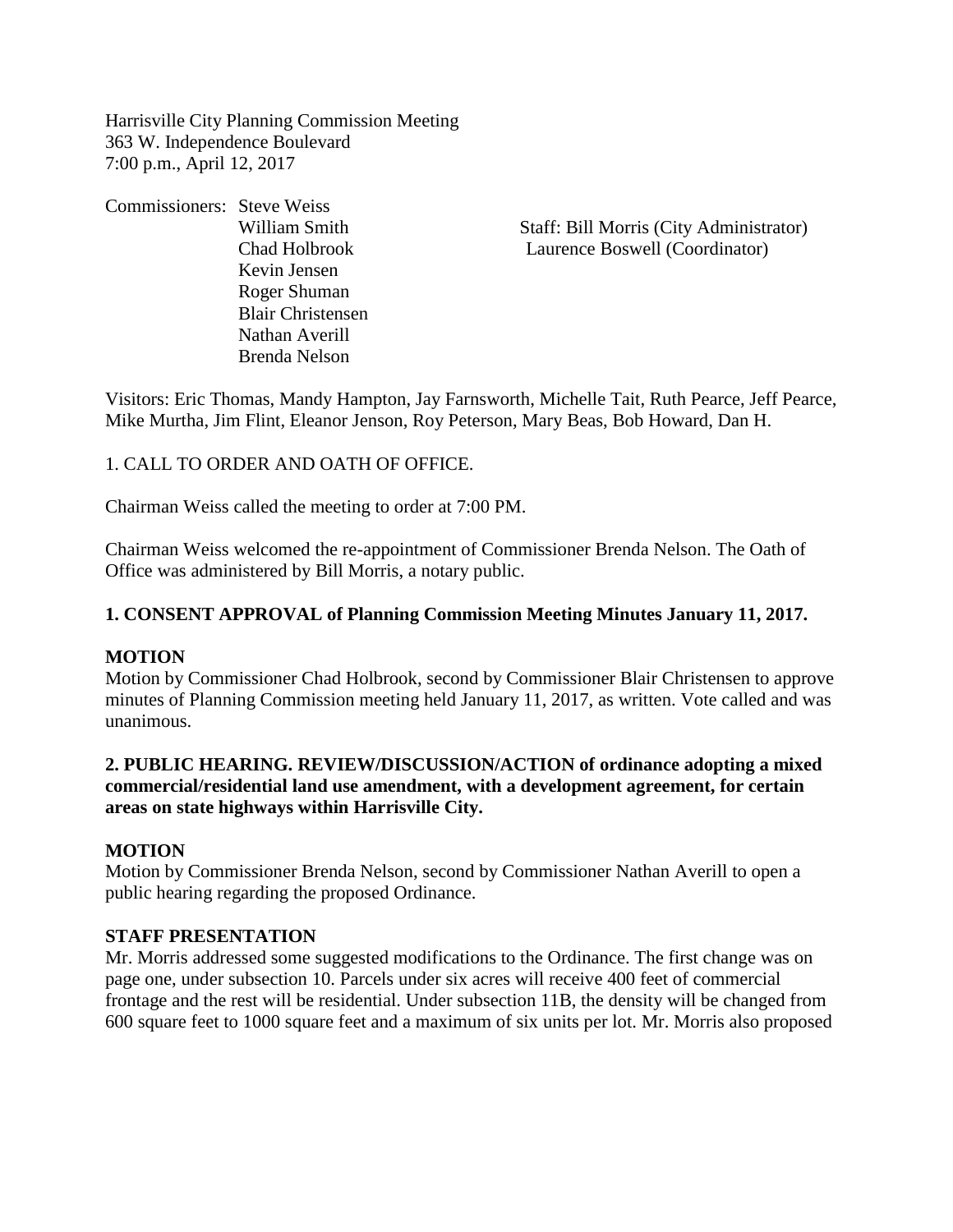changing the front exterior material from 60% to 40% to be brick, stone, or hardi-board.

# **PUBLIC COMMENTS:**

**Mike Murtha** said he first read this proposed Ordinance, it was several days. He is looking to develop something in Harrisville between North, Wall, and HWY 89. He supports the 40% brick, stone, or hardi-board material requirements. He also likes specific material, color, and other specifications.

**Eric Thomas** said he spoke with staff and it is very rare to see 60% material requirement, it is usually 40% of the front. His idea is to make something look nice, the front of the home look nice. I see the need of the front to look nice, but not the rest of the home/building. I think it gives Harrisville a good opportunity to develop some commercial and residential. This is a good zone that would accommodate those who live on Wall Avenue.

No other public comments were offered.

## **MOTION**

Motion by Commissioner Kevin Jensen, seconded by Commissioner Chad Holbrook to close the public hearing. Vote called and passed unanimously.

## **DISCUSSION**

Mr. Morris reviewed the draft Ordinance and made the changes as suggested and agreed by the Commission. Commissioner Roger Shuman asks why the ordinance does not include HWY 89. Mr. Morris responded that he was not instructed to include Highway 89 by the Administration as there are many agriculture properties still in this area. City Council wishes to see how development goes on Washington Boulevard first before expanding elsewhere.

Commissioner Brenda Nelson asks if 400 feet of commercial for any parcel less than six acres is standard. Staff responds yes. Commissioner Chad Holbrook asks to clarify how businesses and houses will be arranged. Staff responded that businesses will be located on the frontage of the main street and the residential houses will be located behind with a minimum dwelling size of 1200 square feet and two car garage. The residential dwellings will be fashioned as town houses. Every unit will essentially have four parking stalls (two stalls in the garage, and two outside on the driveway) and a separate guest parking stall. Each unit will have 200 square feet of green grass and a tree. Houses will be required to have 40% brick stone on the front exterior surface and the remainder being cement board or hardie board and stucco. Color schemes will be primarily earth tone, but will be specified under a development agreement.

Commissioner Kevin Jensen asks if a whole parcel could be commercial. Staff responds yes. Commissioner Chad Holbrook asks for height requirements for both commercial and residential structures. Bill states that 50 feet is the height for commercial and about 30 feet for residential.